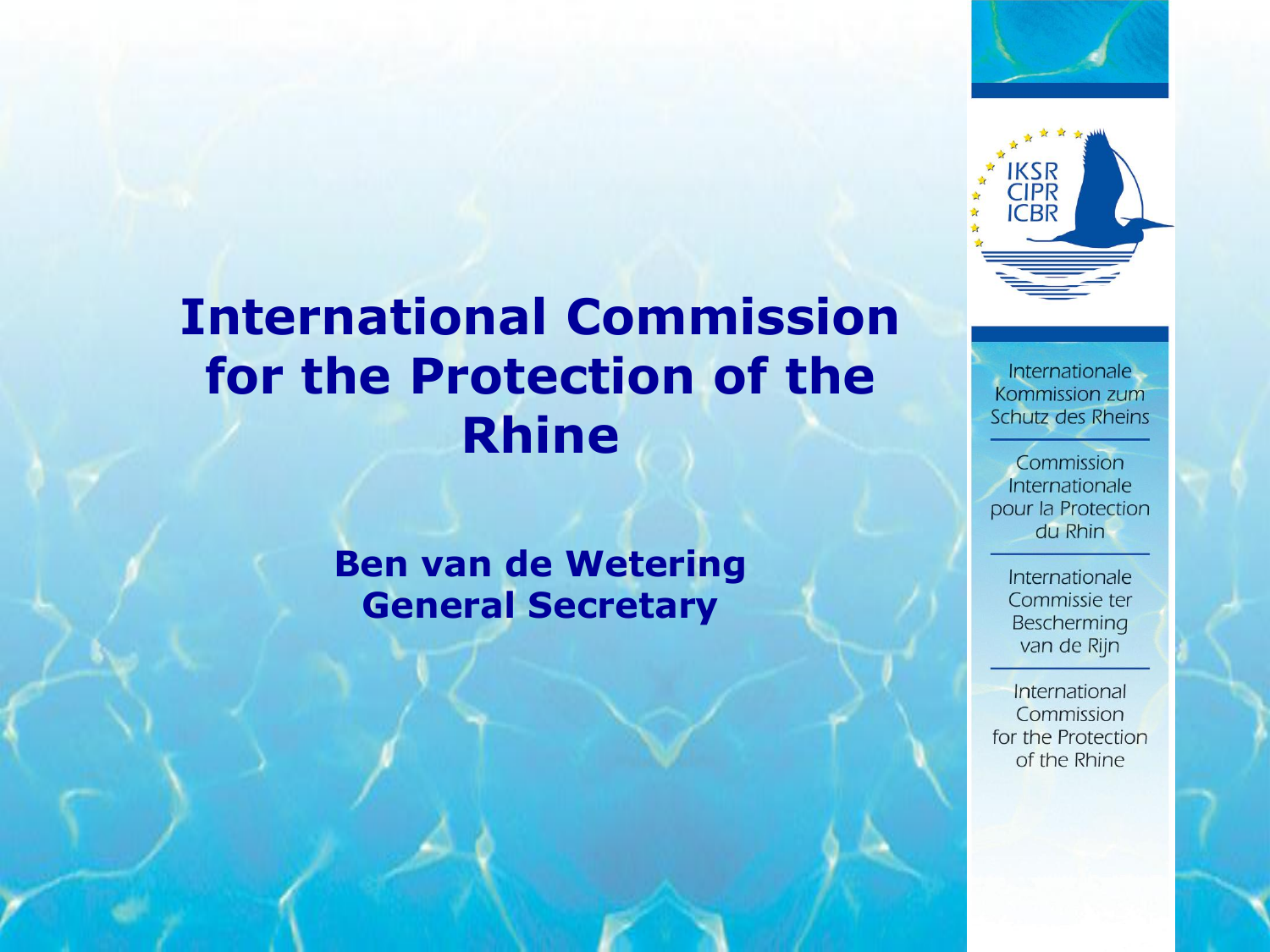## **The Rhine, a European river**

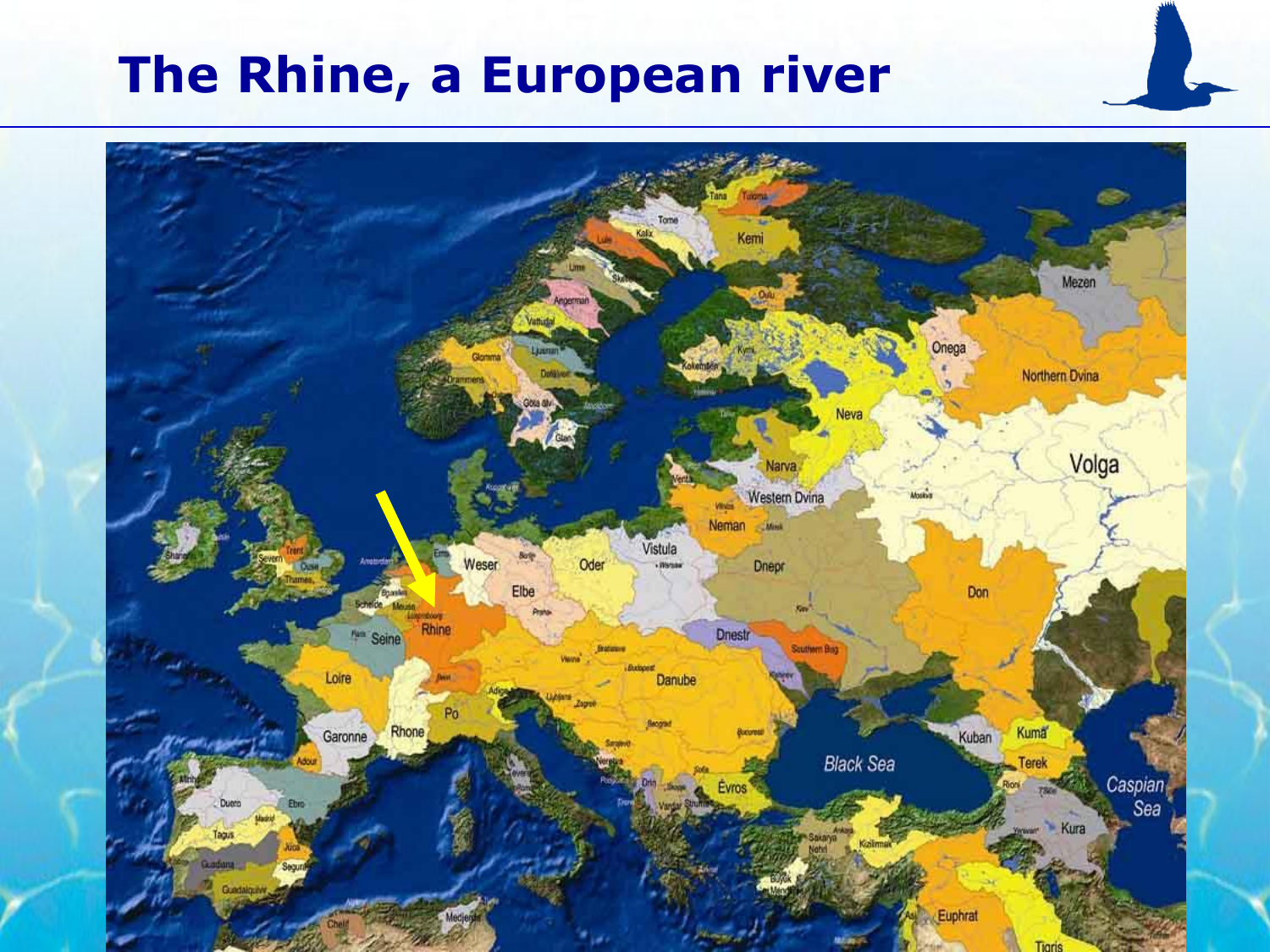## **The Rhine catchment**



**3rd biggest European river** 

**9 countries, 58 million Inhabitants**

**Drinking water supply for 30 million people**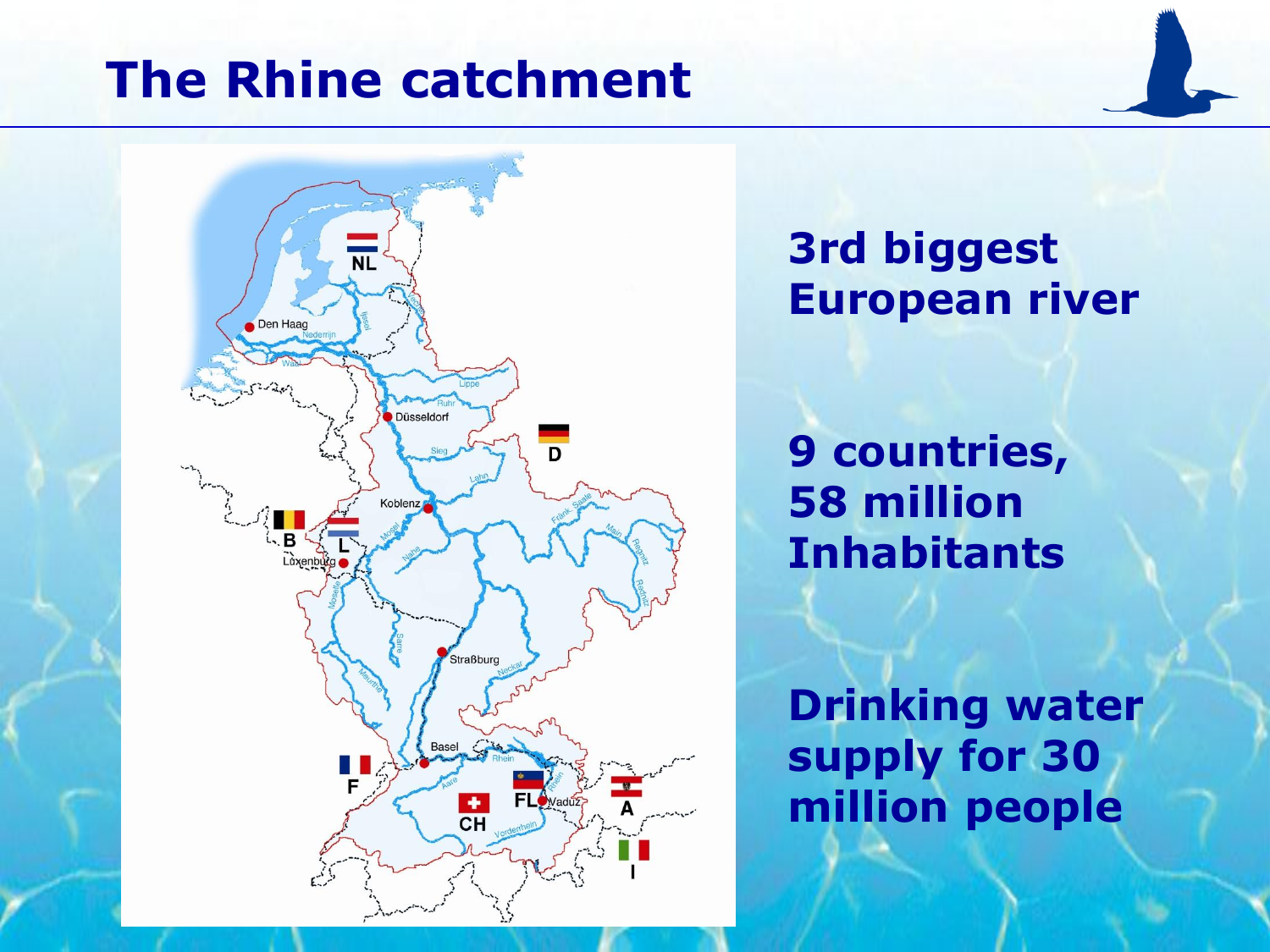## **Functions of the Rhine**

**The ideal river for ...**

... nature protection

… agriculture

… drainage

… shipping

... tourism

... economic activities

... power production

... drinking water production

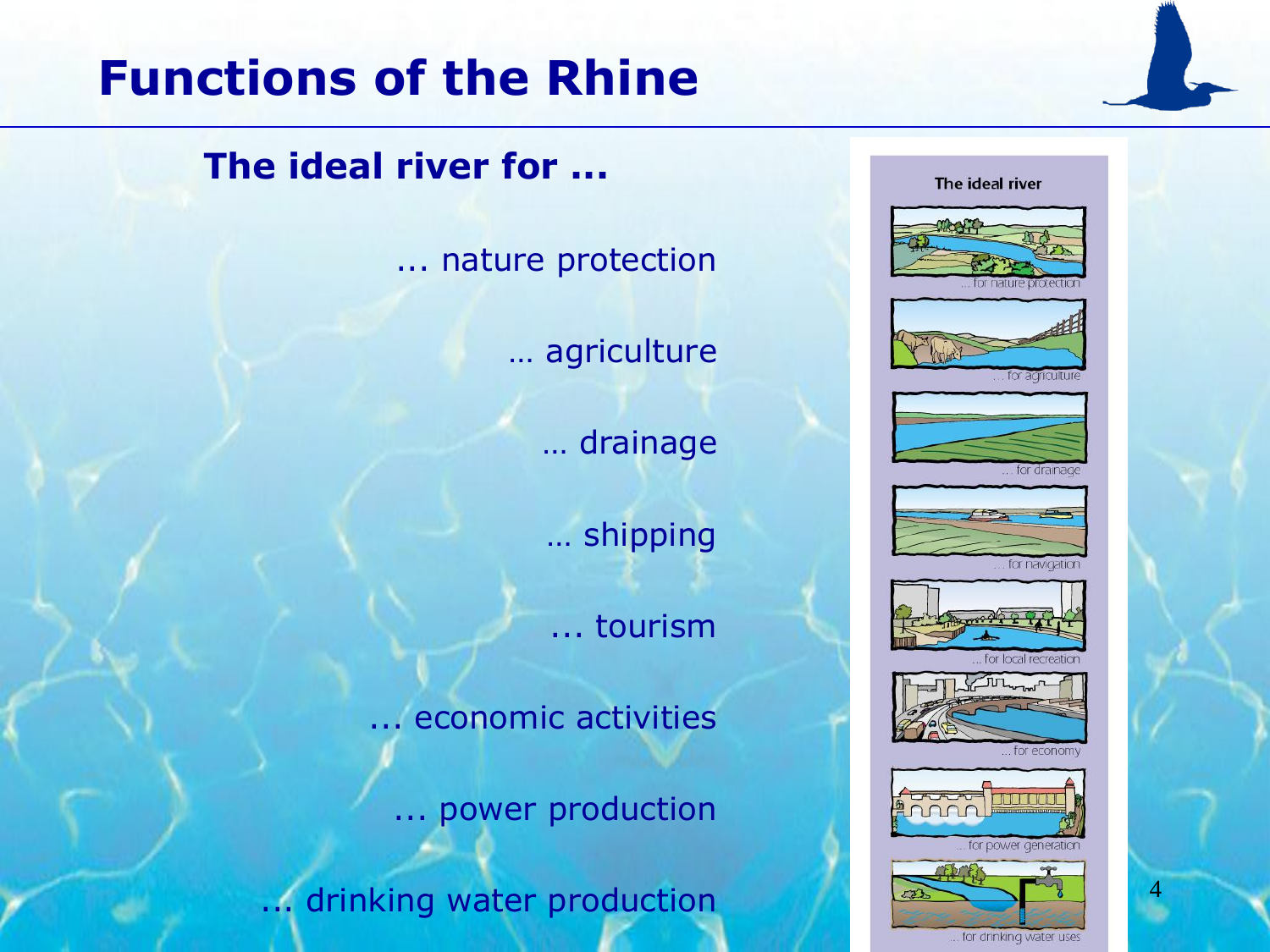# **Changes over the centuries**

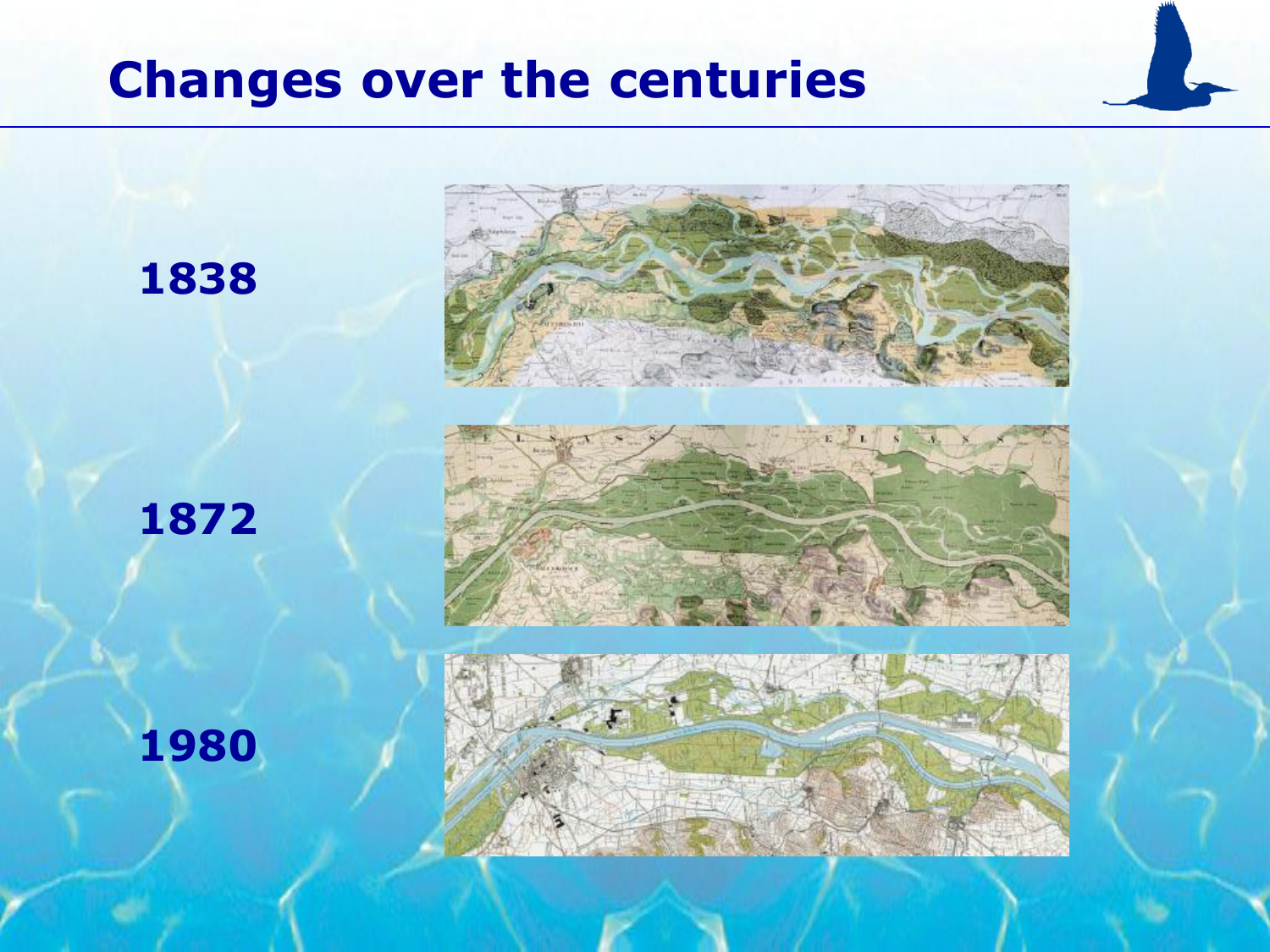# **Cooperation in the ICPR**

**ICPR**

Established 1950, amended in 1963 and 1999

#### **Members**

Switzerland, France, Germany, Luxemburg, Netherlands, European Union

Cooperation with Austria, Liechtenstein, Belgium (region Wallonia)



**Observers**

**Intergovernmental Organizations (IGO's)**

**Non-Governmental Organizations (NGO's)**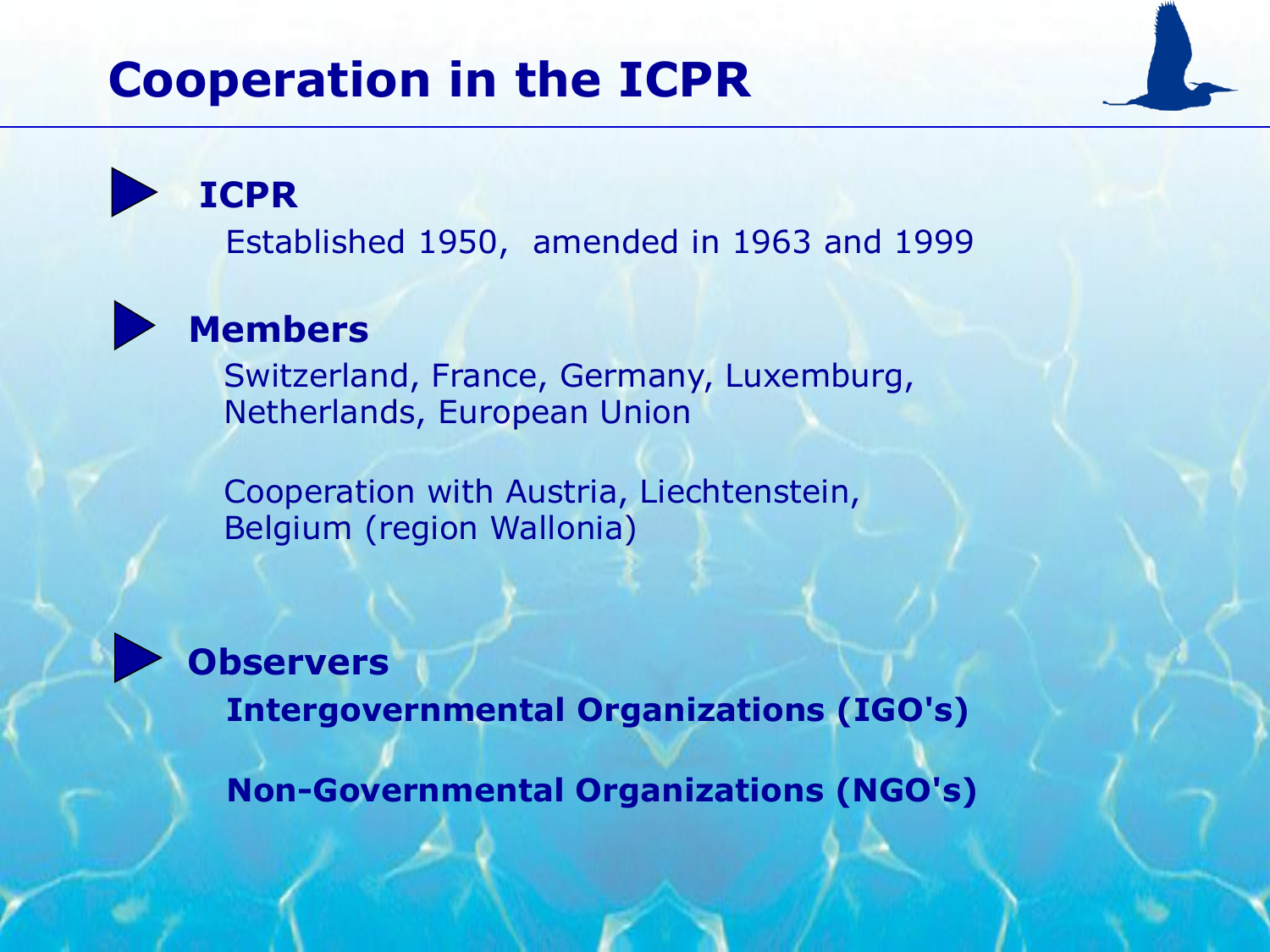# **Key elements of the cooperation**

- **De-centralised organization**
- **National delegations**
	- **political mandate**
	- **technical know how**
	- **funds (1.200.000 €/a)**
- **Political Framework, no sanctions**
	- **All agreements by consensus. Measures as recommendations to countries**
- **Obligation to report on implementation of measures**
- **Legal framework provided by EU Directives (Water Framework Directive and Floods Directive)**
- **Small neutral Secretariat**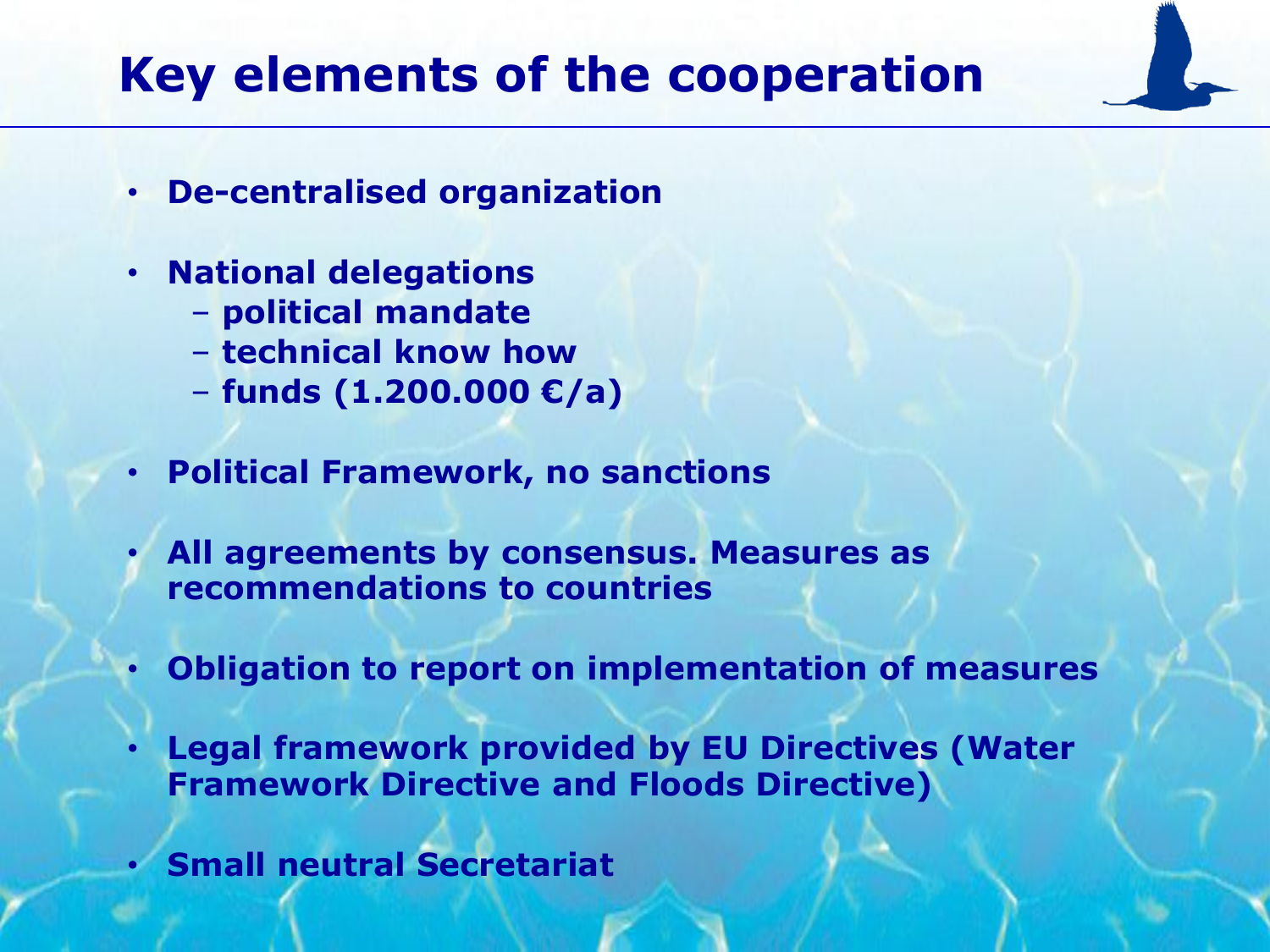## **Organisation of the ICPR**

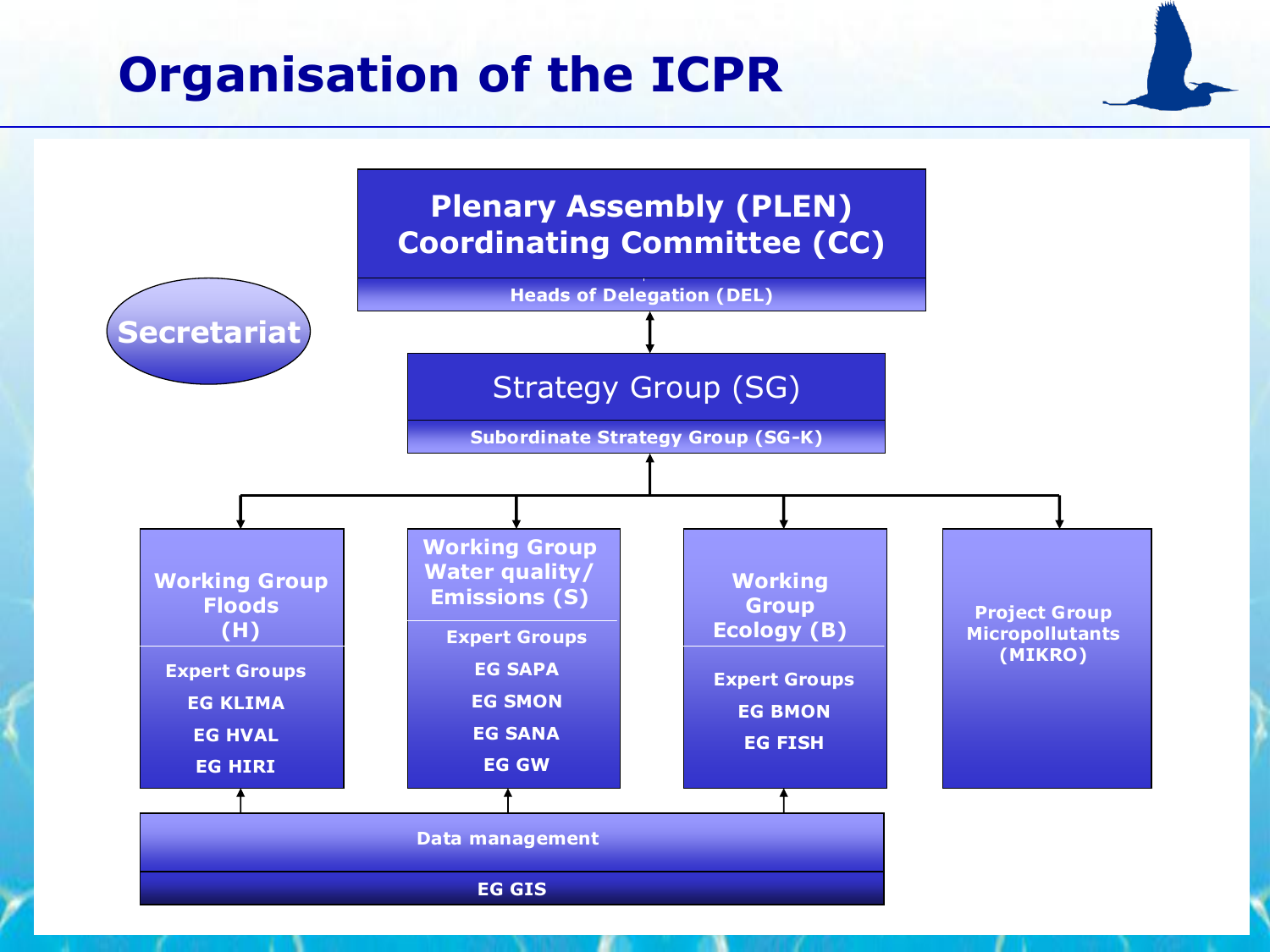# **Landmarks**

- **1950 - Foundation**
- **1963 - Treaty of Berne**
- **1986 - Accident at Sandoz**
- **1987 - Rhine Action Program**
- **1993 and 1995 – Flooding**
	- **1999 - New Convention - entry into force 1 Jan. 2003**
- **2000 - Programme Rhine 2020**
- **2000 - EU Water Framework Directive**
- **2007 - EU Floods Directive**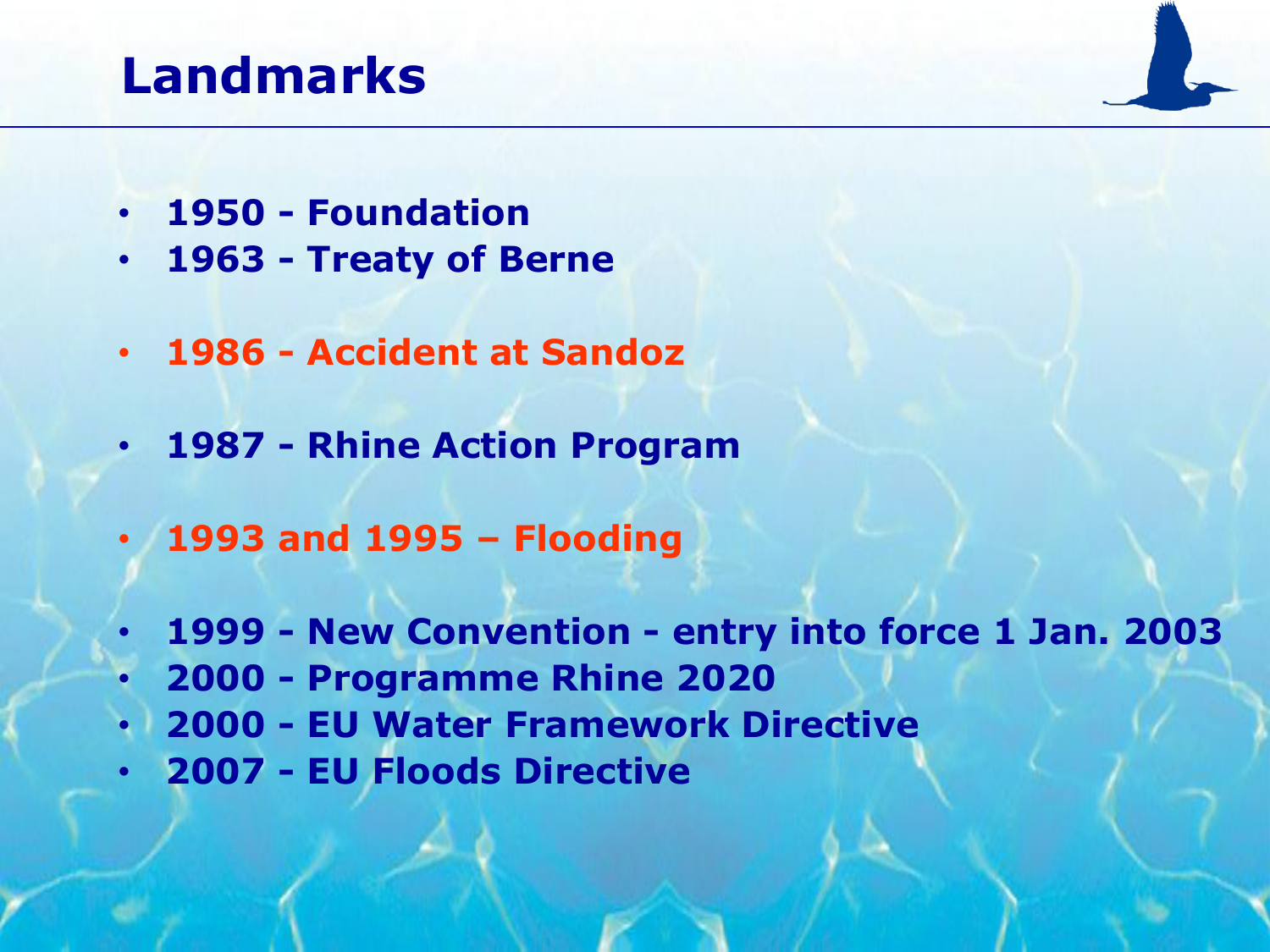## **Challenges**

**First Phase (50ties and 60ties twentieth-century)**

- **Building trust and mutual understanding**
- **Convincing society of the danger of continuous increasing water pollution**

#### **Turning Point: Sandoz Accident**

- **from short term detailed technical discussion to long term ambitious goals**
- **Integration of all relevant policy fields**

#### **For the future**

- **How correct the impact of environmental mismanagement of the past**
- **How to take account of uncertainties regarding the socioeconomic evolution and the impact of climate change**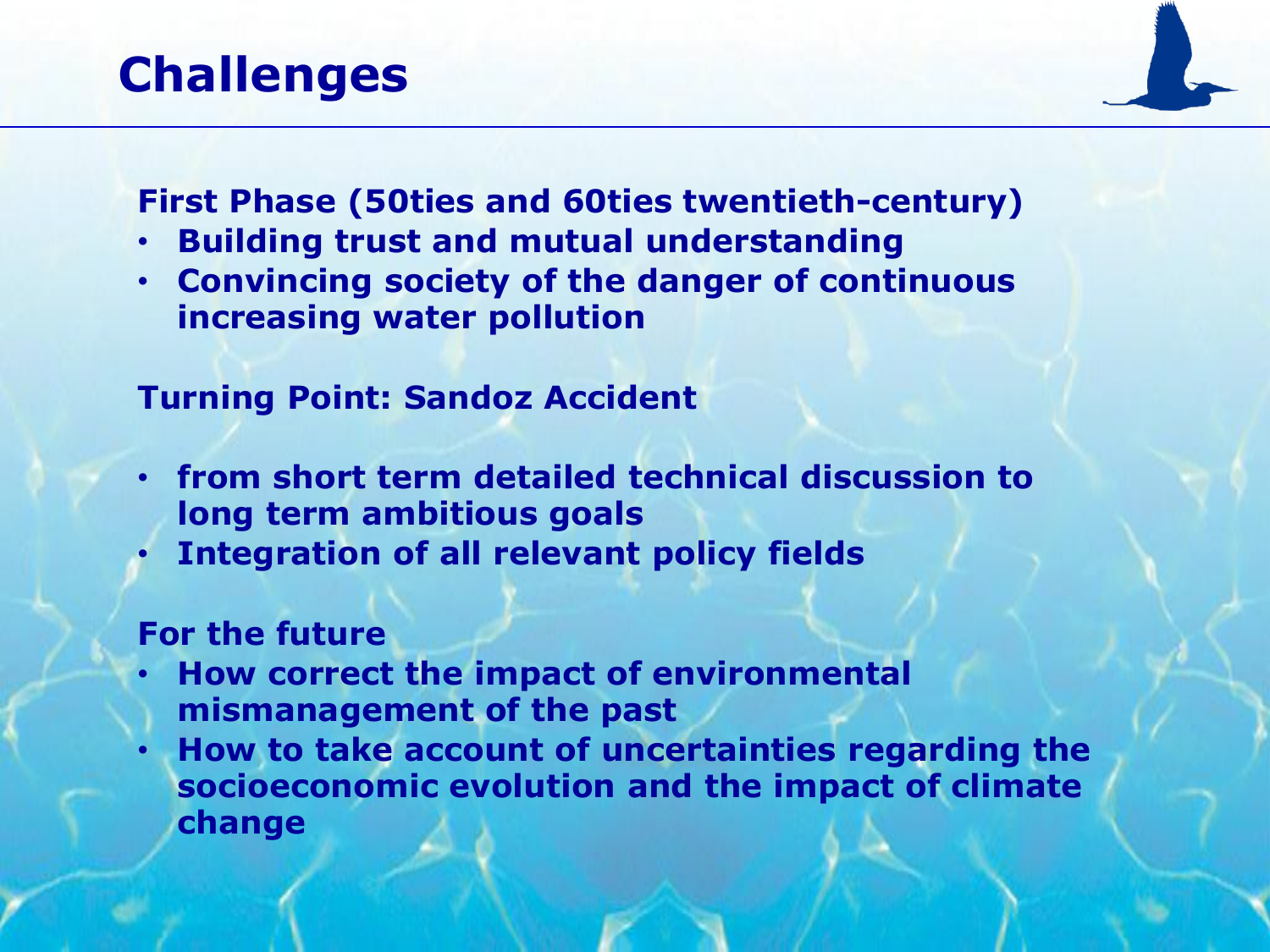**Both the Sandoz fire in 1986 and the floods of 1993 and 1995 were triggers for fundamental changes in policy**

• **always try to find a positive approach, even when catastrophic events have occurred**

• **start with building common denominator, not with points of disagreements**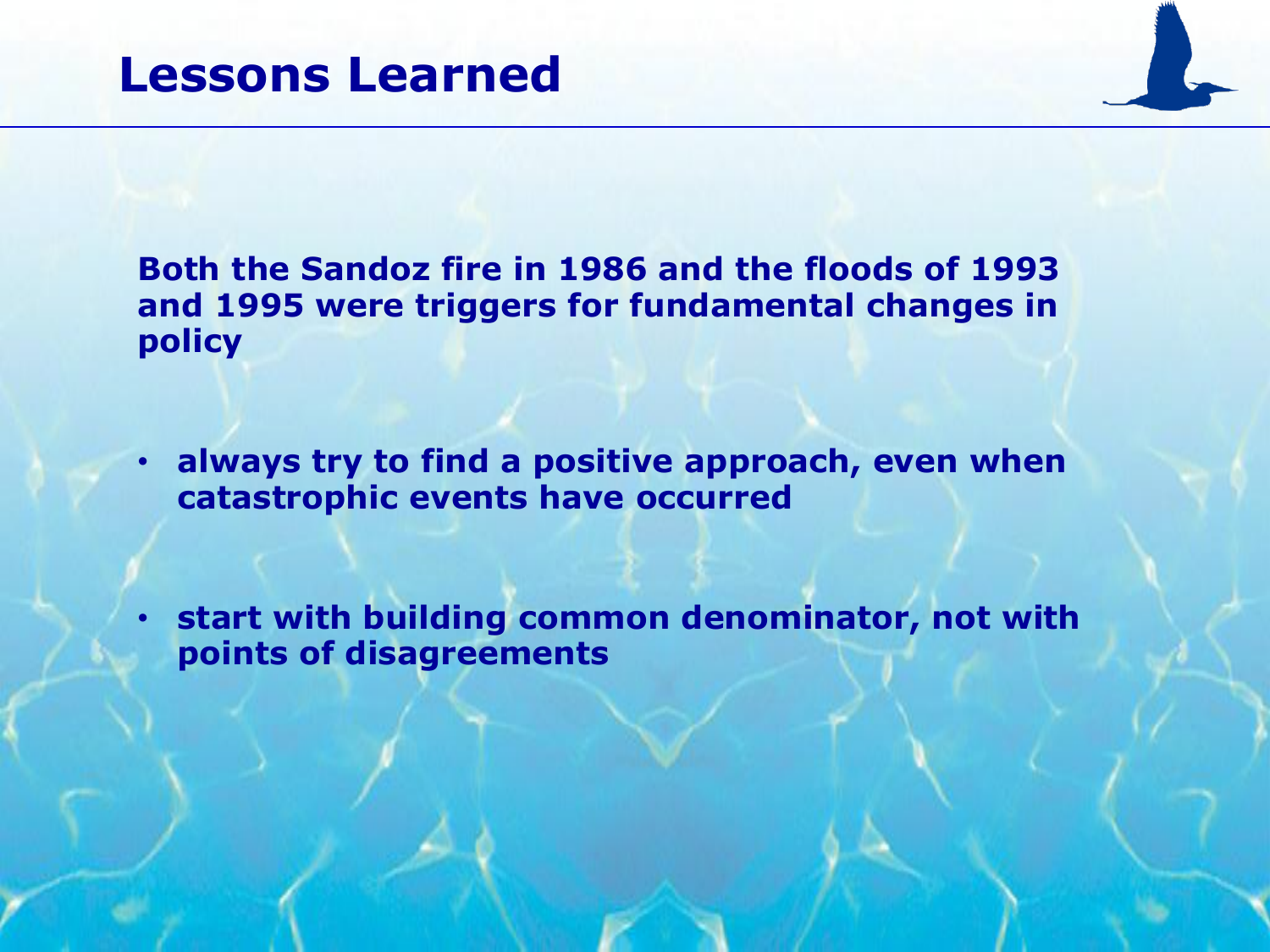#### **Cooperation**

- **Cooperation in transboundary waters at catchment level is an absolute requirement for IWRM**
- **Any Cooperation needs a legal framework in addition to a strong political committment**
- **The UN-ECE Water Convention can support the setting up such cooperation**
- **Cooperation at international level to exchange experiences and knowledge would add to this**